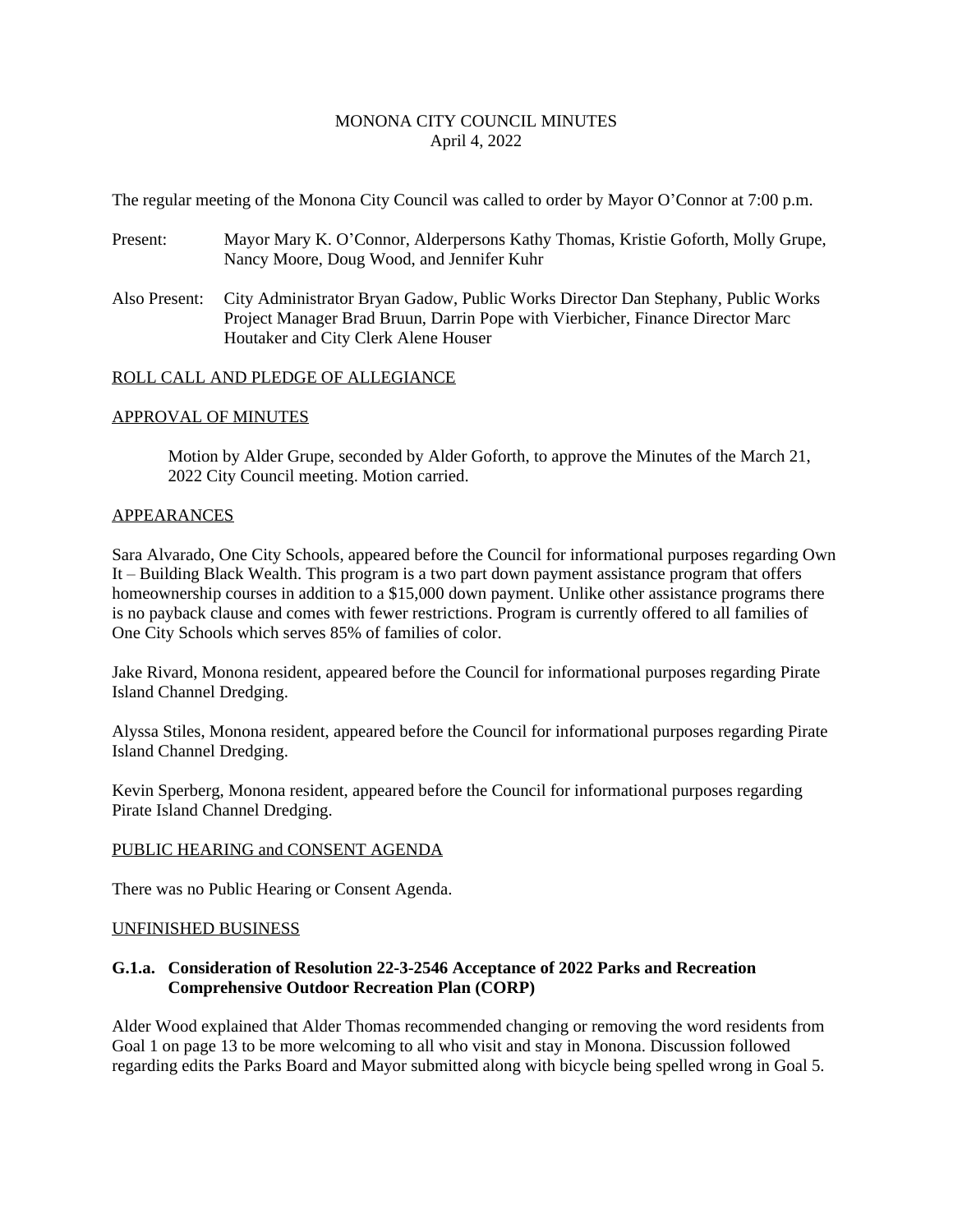Motion by Alder Wood, seconded by Alder Grupe, to amend Resolution 22-3-2546 Acceptance of the 2022 Parks and Recreation Comprehensive Outdoor Recreation Plan (CORP) to remove the word resident from Goal 1 on page 13 in the packet. Motion carried.

Motion by Alder Wood, seconded by Alder Kuhr, to approve Resolution 22-3-2546 Acceptance of the 2022 Parks and Recreation Comprehensive Outdoor Recreation Plan (CORP). Motion carried.

## **G.1.b. Consideration of Resolution 22-3-2547 Approval of Facility Use Agreement with the Lake Monona Sailing Club**

Director Anderson reported the sailing club is planning to get the pier in the water in the new few weeks.

Motion by Alder Wood, seconded by Alder Grupe, to approve Resolution 22-3-2547 Approval of Facility Use Agreement with the Lake Monona Sailing Club. Motion carried.

## **G.1.c. Consideration of Resolution 22-3-2548 Approval of Facility Use Agreement with PaPa's BBQ**

Motion by Alder Thomas, seconded by Alder Moore, to approve Resolution 22-3-2548 Approval of Facility Use Agreement with PaPa's BBQ. Motion carried.

#### **G.1.d. Consideration of Resolution 22-3-2549 Approval of Facility Use Agreement with Monona Swim and Dive**

Motion by Alder Wood, seconded by Alder Thomas, to approve Resolution 22-3-2549 Approval of Facility Use Agreement with Monona Swim and Dive. Motion carried.

## **G.1.e. Consideration of Resolution 22-3-2552 Acceptance of City Administrator Gadow's Letter of Resignation**

Motion by Alder Grupe, seconded by Alder Goforth, to approve Resolution 22-3-2552 Acceptance of City Administrator Gadow's Letter of Resignation. Motion carried.

## NEW BUSINESS

## **G.2.a. Consideration of Resolution 22-4-2553 Providing for the Sale of \$6,000,000 General Obligation Promissory Notes, Series 2022B**

Director Houtakker explained that this is done in two stages which gives our bond administrator the ability to start the process. The breakdown of this borrowing is \$200,000 for Sewer, \$660,000 for TIF, \$3,140,000 for General, and \$2,000,000 for debt repayment. The \$2,000,000 for debt repayment is strictly a timing issue while we wait for the \$2,000,000 grant from Dane County.

Motion by Alder Wood, seconded by Alder Thomas, to suspend the rules and take action on Resolution 22-4-2553 Providing for the Sale of \$6,000,000 General Obligation Promissory Notes, Series 2022B. Motion carried.

Motion by Alder Moore, seconded by Alder Grupe, to approve Resolution 22-4-2553 Providing for the Sale of \$6,000,000 General Obligation Promissory Notes, Series 2022B. On a roll call vote, all members voted in favor of the motion.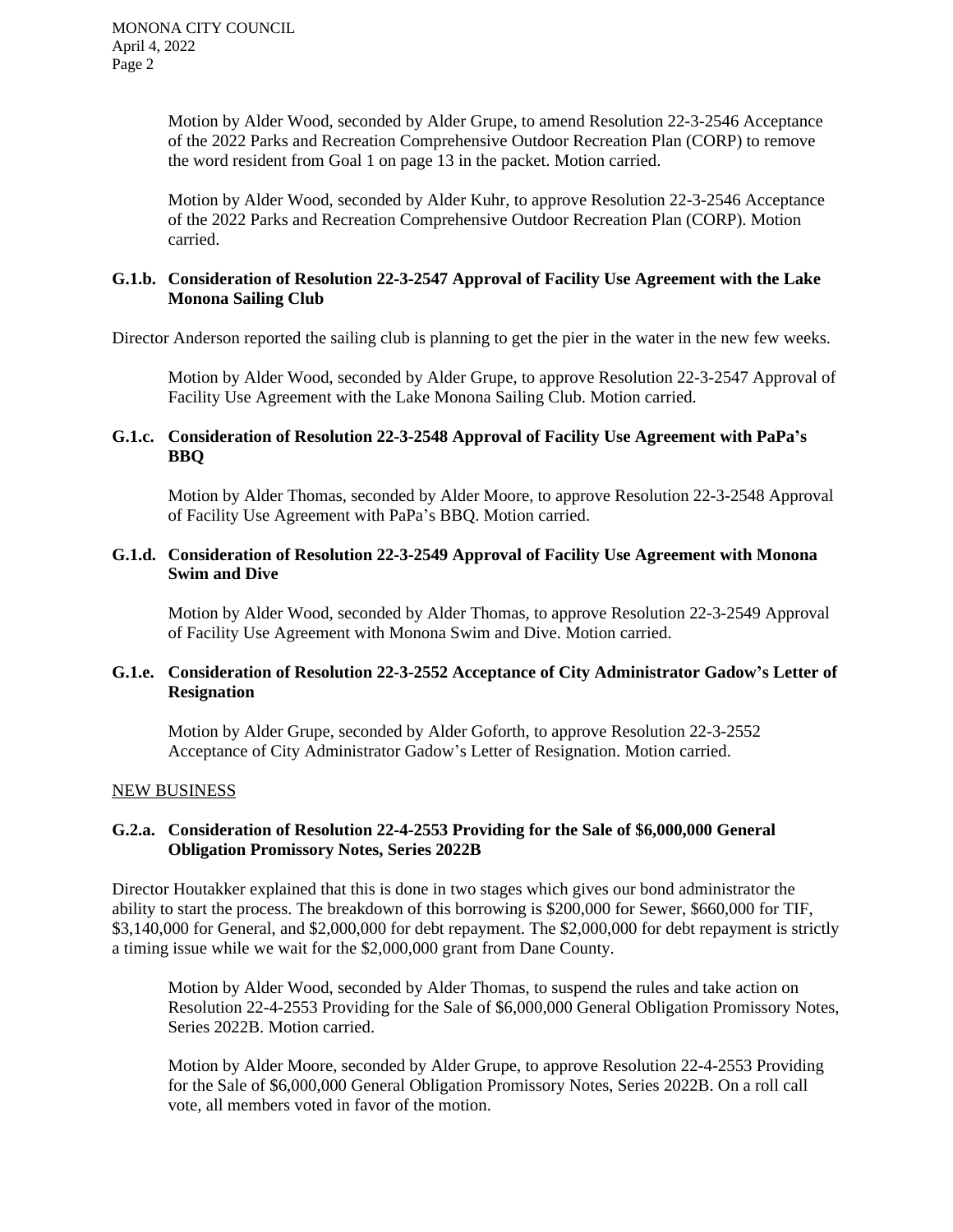## **G.2.b. Consideration of Resolution 22-4-2554 Providing for the Sale of \$3,400,000 Taxable General Obligation Refunding Bonds, Series 2022C**

Director Houtakker explained that this resolution is to refinance this bond to long term debt as the payment on this bond comes due this year.

Motion by Alder Thomas, seconded by Alder Grupe, to suspend the rules and take action on Resolution 22-4-2554 Providing for the Sale of \$3,400,000 Taxable General Obligation Refunding Bonds, Series 2022C. Motion carried.

Motion by Alder Wood, seconded by Alder Grupe, to approve Resolution 22-4-2554 Providing for the Sale of \$3,400,000 Taxable General Obligation Refunding Bonds, Series 2022C. On a roll call vote, all members voted in favor of the motion.

# **G.2.c Consideration of Resolution 22-4-2551 Award of Contract for 2022 South Winnequah Road Project**

Director Stephany explained that three bids were received and Wolf Paving submitted the low bid. Total project cost is \$1,220,906 including Alternate 1 bid to complete mill and overlay on Winnequah Trail and South Tonyawatha Trail. Landscaping is included in the total construction cost. Requesting full budgeted amount in case there are issues with the sidewalk.

# **G.2.d Consideration of Ordinance 4-22-750 Amending Chapter 216 of the Monona Code of Ordinances Regarding Erosion and Storm Water Runoff Control**

Project Manager Bruun explained that Dane County has revised their ordinance and the City needs to meet or be more stringent than the County ordinance. Discharge management or controls wasn't previously addressed. Mr. Pope explained the County is reacting to the storms that have been happening by revising storm water grades for new and redevelopment sites as well as adding a chapter on discharge.

# **G.2.e Consideration of Ordinance 4-22-751 Amending Chapter 335-8 of the Code of Ordinances Regarding Noise Disturbing the Peace**

Alder Goforth explained this Ordinance amendment would change the time construction can end from 9pm to 7pm. Most municipalities in the area restrict construction noise past 7pm. With four large apartment developments in the works, 9pm is too late for residential areas. The Administrator is able to give permission for extended hours if necessary. Discussion followed regarding the unintended consequences of restricting construction noise past 7pm for residents doing minor work on their own homes.

# **G.2.f Consideration of Ordinance 4-22-752 Amending Chapter 263-6 of the Code of Ordinances to Allow "No Mow May"**

Alder Wood explained this would be a simple change of the Ordinance allowing people to not mow during the month of May. May is a critical month for pollinators and this will help improve their habitat. Sustainability Committee and Parks Board will be discussing this at their next meeting.

# REPORTS